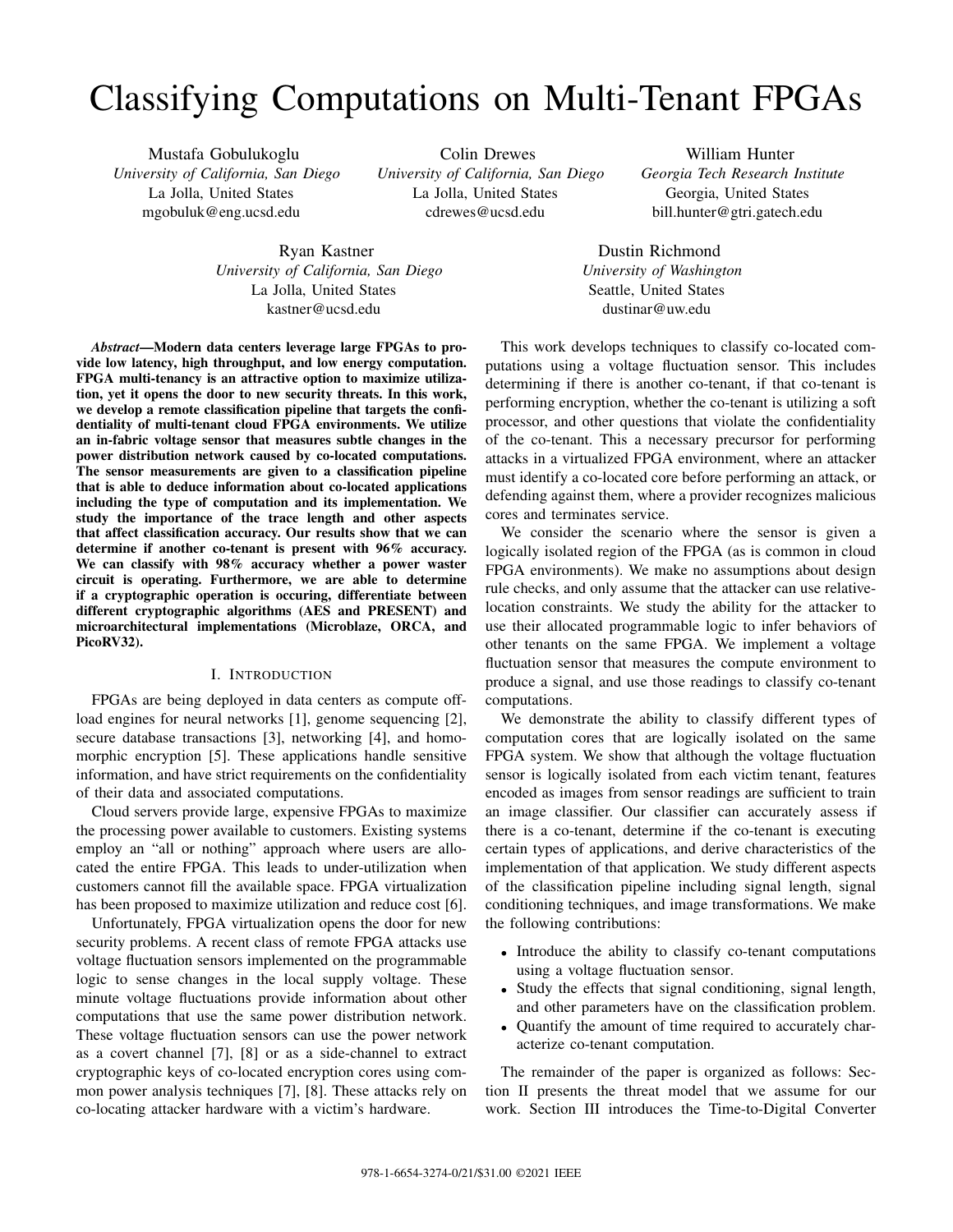<span id="page-1-3"></span>

Fig. 1: Remote TDC Sensor Threat Model – Step ①: An attacker is given access to a remote multi-tenant FPGA and programs it with a voltage fluctuation sensor. Step  $\mathbb{Q}$ : The sensor readings are gathered and sent to the attacker for analysis. Step  $\mathbb{Q}$ : The attacker classifies the sensor readings to characterize aspects of the co-tenant's computation.

sensor. Section [IV](#page-1-2) describes our classifier pipeline and how we make inferences. Section [V](#page-2-0) presents experimental results that provide insight into the power side channel information of power traces, a CNN image classifier, several victim multitenant computations, and the accuracy of the network in classifying the described multi-tenant computations. Section [VI](#page-4-0) describes related work. Finally, we conclude and summarize in Section [VII.](#page-5-8)

## II. THREAT MODEL

<span id="page-1-0"></span>Figure [1](#page-1-3) describes the proposed threat model. The attacker is provided access to a multi-tenant FPGA and co-locates with a victim tenant. The attack is performed completely remotely; it does not require physical access to the FPGA. The attacker develops a design with a voltage fluctuation sensor and programs it on the multi-tenant FPGA. We assume the system performs physical and logical separation of the tenants [\[9\]](#page-5-9) and the attacker is restricted to system defined interfaces, e.g., those provided by a shell. The attacker gathers the sensor readings and classifies them to determine a characteristic of the co-located computation.

The attacker is a malicious adversary with the intention of classifying the computations of other tenants utilizing the same FPGA. That attacker is given an area of the programmable logic and can implement a voltage fluctuation sensor. Our voltage fluctuation sensor is a variant of a time to digital (TDC) sensor [\[10\]](#page-5-10). We assume that our sensor will pass any bitstream analysis techniques put in place to detect potential remote attacks [\[11\]](#page-5-11). Our sensor does not have timing path violations or combinational cycles and thus is potentially stealthier than RO sensors, but we have not experimentally validated this.

We do not make any assumptions about where the sensor is placed, e.g., the victim computation does not need to have one of its wires running through it [\[12\]](#page-5-12). However, the sensors are more sensitive to computations that are spatially closer [\[13\]](#page-5-13), and thus, the proximity of the location of the target computation will effect our ability to classify information.

Our experiments only consider attacks on computation colocated on the same programmable logic, However, we note that similar attacks have been shown from the FPGA to a CPU on the same die [\[7\]](#page-5-6), across dies on a 2.5D integrated package [\[14\]](#page-5-14), and across chips on the same board [\[8\]](#page-5-7). Thus, we believe that our general techniques could be used for these

other scenarios to infer more information about the overall system (granted they will likely not be as effective due to a reduction in sensor signal to noise).

We assume that the attacker has access to a set of representative IP cores that they intend to characterize. These IPs do not necessarily need to be the exact IP that the attacker will encounter, but they need to have similar computational characteristics. The attacker executes the representative IPs alongside a voltage fluctuation sensor in a controlled environment to build a corpus of labeled training data for each type of computation being targeted. After the training phase, the attacker no longer requires access to the IP cores and is ready to remotely launch the attack.

The attacker remotely uploads a bitstream containing a voltage fluctuation sensor. The sensor readings are captured and sent back to the attacker for analysis. The gathered sensor readings are transformed into an image and feed into the pretrained neural network which classifies the computation (as described in Section [IV\)](#page-1-2).

## III. TIME-TO-DIGITAL CONVERTER

<span id="page-1-1"></span>A Time-to-Digital Converter (TDC) is a circuit that senses transient voltage variations on a power distribution network (PDN) [\[10\]](#page-5-10). The power supply voltage fluctuations are due (in part) to power consumption from other computations using the same power distribution network. TDC sensors can be implemented using a series of linear delay elements placed in the FPGA logic. Most implementations use the fast-carry chain structure provided by an FPGA. The regular routing and circuit characteristics create a linear propagation delay medium that eliminates routing path inconsistencies that lead to non-linear delays [\[15\]](#page-5-15). The speed of propagation is a function of the voltage of the power distribution network.

The output of the TDC is a function of that propagation speed; it is a time-varying signal that can be analyzed to infer information about the system. This propagation speed is captured as a discrete-time signal which is referred to as a trace.

#### IV. CLASSIFIER PIPELINE

<span id="page-1-2"></span>Traces from the TDC sensor are provided to a classification pipeline that infers the co-tenant computation using voltage fluctuations caused by that computation. First, the raw sensor data from the TDC is processed into numeric traces. Next, the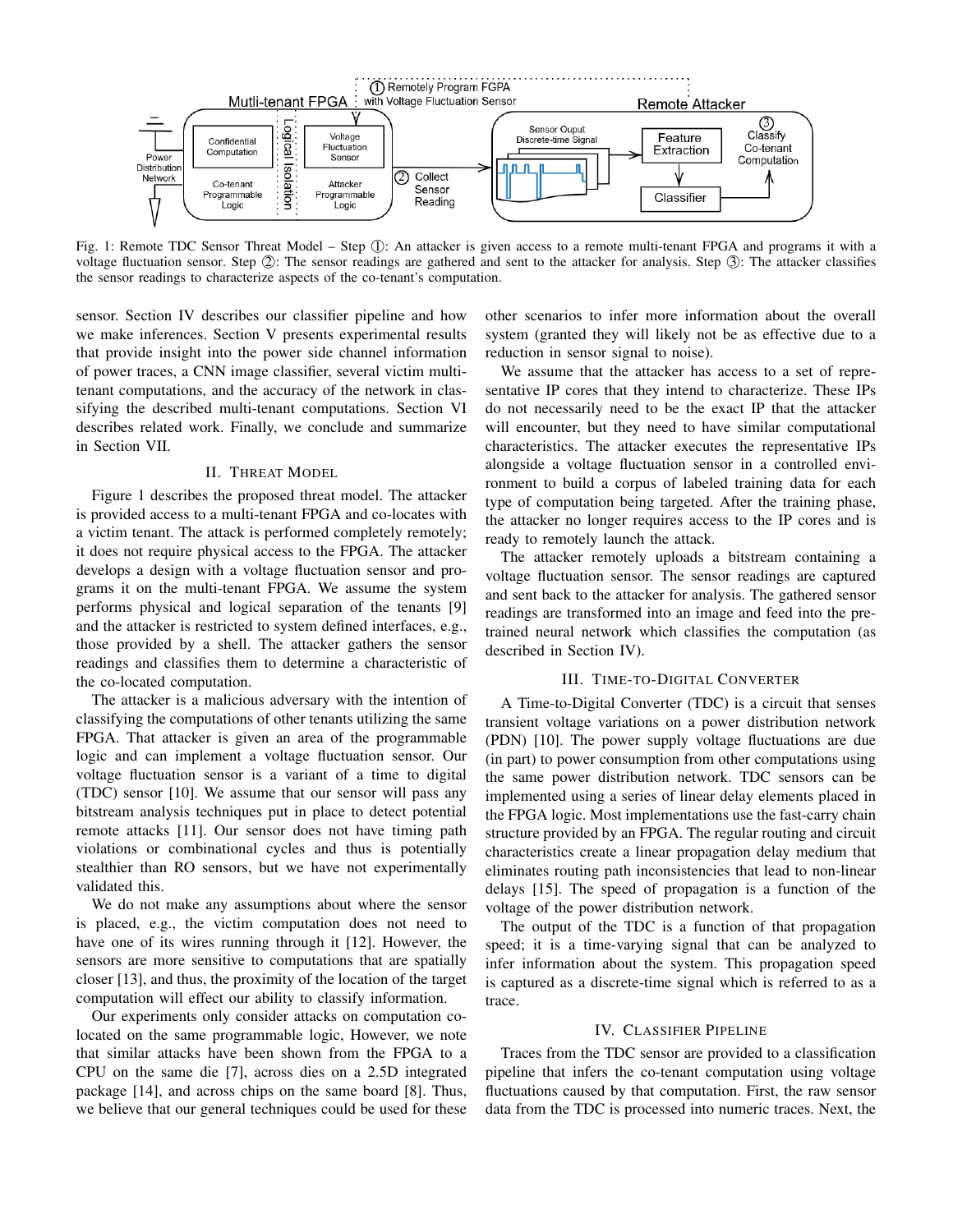<span id="page-2-1"></span>

Fig. 2: Three-Stage Classification Pipeline – In the preprocessing stage the output of the TDC is transformed to produce processed traces. These signals are then encoded into spectrograms using a Short-Term Fourier Transform (STFT) function. In the classification stage, a ResNet50 classifier determines which application the signal represents.

traces are encoded into an image using frequency analysis. This image is then used for training and classification. The classifier pipeline is shown in Figure [2.](#page-2-1)

## *A. Pre-Processing*

The raw output sequence of the TDC sensor is a series of binary strings. This output is then transformed into a numeric signal through a "population count," or binary hamming weight. Popcount can also be performed efficiently, which would be especially important if the attacker aimed to perform real-time classification (e.g., by implementing the classification pipeline on the remote FPGA).

#### *B. Short-Term Fourier Transform Encoding*

Next, we encode the processed traces into images using a Short-Term Fourier Transform. The output image represents the magnitudes of the frequencies that are present for a given portion of the input signal. An STFT uses a window to take segments of a given input signal and performs Fourier transforms over each window to produce an image that encodes the frequency domain of the signal at a given time. These images are representations of another tenant's computations on the FPGA which we wish to classify. An example STFT is shown in Figure [2.](#page-2-1)

#### *C. Inference*

The final stage of the classification pipeline applies an inference model to the STFT image to predict which application the image is derived from. We use ResNet50 to infer the computations of co-tenants by classifying an STFT image into different classes. The classes correspond to some characteristic of the co-tenant computation. Our experiments aim to classify each STFT image into one of nine applications as described in Section [V.](#page-2-0)

ResNet50 is a convolutional neural network (CNN) that uses a mix of convolutional, max-pooling, dropout, and fullyconnected layers (50 in total). The convolutional layers form associations between image features and output labels. The dropout layers prevent over-fitting during the training phase of the network by randomly setting the edges of hidden nodes to 0 during the training phase. The output layer employs a Softmax function to select between the output spaces. The ResNet architecture uses residual learning where extra connections from shallower layers bypass some middle layers and connect to layers further down the network. This has been shown to increase the efficiency and accuracy of CNNs.

## V. EVALUATION

<span id="page-2-0"></span>This section describes experimental procedures that demonstrate the ability to classify co-tenant FPGA computations using a remotely uploaded voltage sensor. We evaluate different aspects of our TDC sensor and classification pipeline. This includes techniques to effectively extract information from the sensor, and trade-offs in the three stages of the classification pipeline. Our evaluation collects traces for each target computation on a remote system. We program the system with 9 unique co-tenant computations, gather training data, and train a classification pipeline that can accurately select the computation being computed by the co-tenant.

#### *A. Sensor Parameters*

The TDC delay line sensor is implemented on a Xilinx ZYNQ XC7Z020-1CLG400C. The sensor employs a 64-bit delay line capture window. The delay elements are implemented as fast-carry adders which provide uniform and linear delay through the columns of an FPGA. Both the launch and capture clock domains operate at 100 MHz and are generated by an MMCM. The sampling rate is 25 MHz.

## *B. Target Computations*

To study what characteristics of co-tenant computation can be classified, we deploy nine unique computations. One of these is a baseline, i.e., only the sensor is operating. Another is a power waster, which emulates a potential fault attack. We also look at many different implementations of cryptographic operations, including two different algorithms (AES and PRESENT) running on a variety of different architectural implementations (custom IP core, Microblaze, ORCA, and PicoRV). We describe each of these applications in more detail.

*1) Baseline:* The primary goal of the baseline is to model the lack of another co-tenant. The baseline only contains the voltage fluctuation sensor and associated data collection logic. This mimics a scenario where only the attacker is present on the FPGA.

*2) Power Wasters:* A power waster is a malicious circuit with the sole purpose of aggressively consuming power. This design implements banks of ring oscillators which can be turned on to consume significant amounts of power. Such a circuit can cause voltage disruptions in the power distribution network and can be used as a covert channel or to induce faults. Classifying these circuits is important for removing these malicious computations from a multi-tenant hardware platform.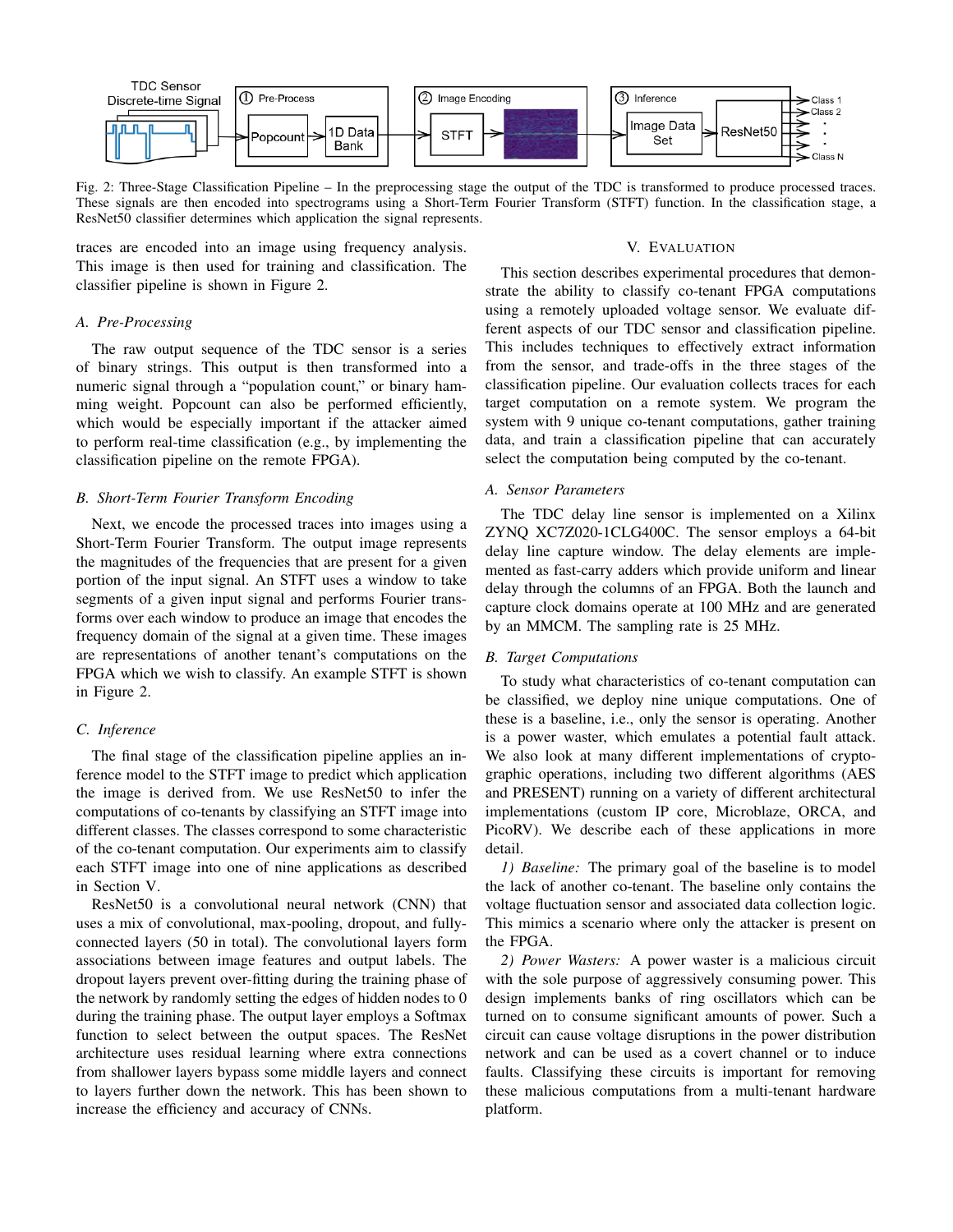<span id="page-3-0"></span>

Fig. 3: Image encodings from the three-stage classification pipeline. Examples of the STFTs output from the Image Encoding stage of the three-stage classification pipeline are provided for each co-tenant computation considered. These examples all utilize 16K samples for each given computation.

*3) Cryptographic Cores:* We study seven different implementation of crytographic computations. These include two algorithms (AES, PRESENT) and four different architectural implementations (custom IP core and as software running on ORCA, MicroBlaze, and PicoRV soft processors). This provides seven more unique applications (AES, ORCA-AES, ORCA-PRESENT, MB-AES, MB-PRESENT, PICO-AES, PICO-PRESENT).

## *C. Data Collection and Training*

*1) Target Computations:* Power traces gathered from the delay line sensor are used in the classification of 3 different hard IP cores and 6 different soft processor applications as described in the previous section. Each of these is clocked at 5 MHz and logically isolated from the voltage sensor on the same FGPA. Bitstreams containing both the delay line sensor and the victim IP are uploaded through a remote connection to the FPGA.

*2) Data:* 250 traces are remotely gathered from each of the 9 target computations for the duration of their operation for a total of 2250 traces. The traces for each target are randomly segmented into lengths of  $N =$ 32, 64, 128, 256, 512, 1K, 2K, 4K, 8K, and 16K clock cycles. This is done by starting at an arbitrary sample in the trace and collecting the following  $N$  samples to encode for a given segment length. These segmented traces along with the unsegmented, whole traces are then encoded as STFTs. Figure [3](#page-3-0) shows example STFTs produced from the processed traces. This is done for each segment length yielding a total of 11 data sets. A separate classifier is created for each data set resulting in 11 classifiers of 45000 images each, from which 9000 images are selected at random and 90% of these are used for training and 10% for testing.

<span id="page-3-1"></span>

Fig. 4: The 9-way classification accuracies resulting from sampling a co-tenant's computations for various clock cycles. The clock cycles sampled range between 64 cycles to the entirety of the co-tenant's computation. Sampling for a longer duration yields better accuracy from the three-stage classification pipeline.

*3) ResNet50:* ResNet50 is implemented using Keras and is pre-trained on ImageNet. This allows for more efficient training because the network weights are closer to their global optimums in minimizing the network loss function. The network hyper-parameters are tuned using 10% of the training data as a validation set. From here, the same hyper-parameters are used for the rest of the 10 networks. Each classifier is trained for 50 epochs on its respective data set.

# *D. Results*

The overall classification results are presented in Figure [4.](#page-3-1) Our results show that a larger number of samples increases the accuracy. This is because more characteristic frequency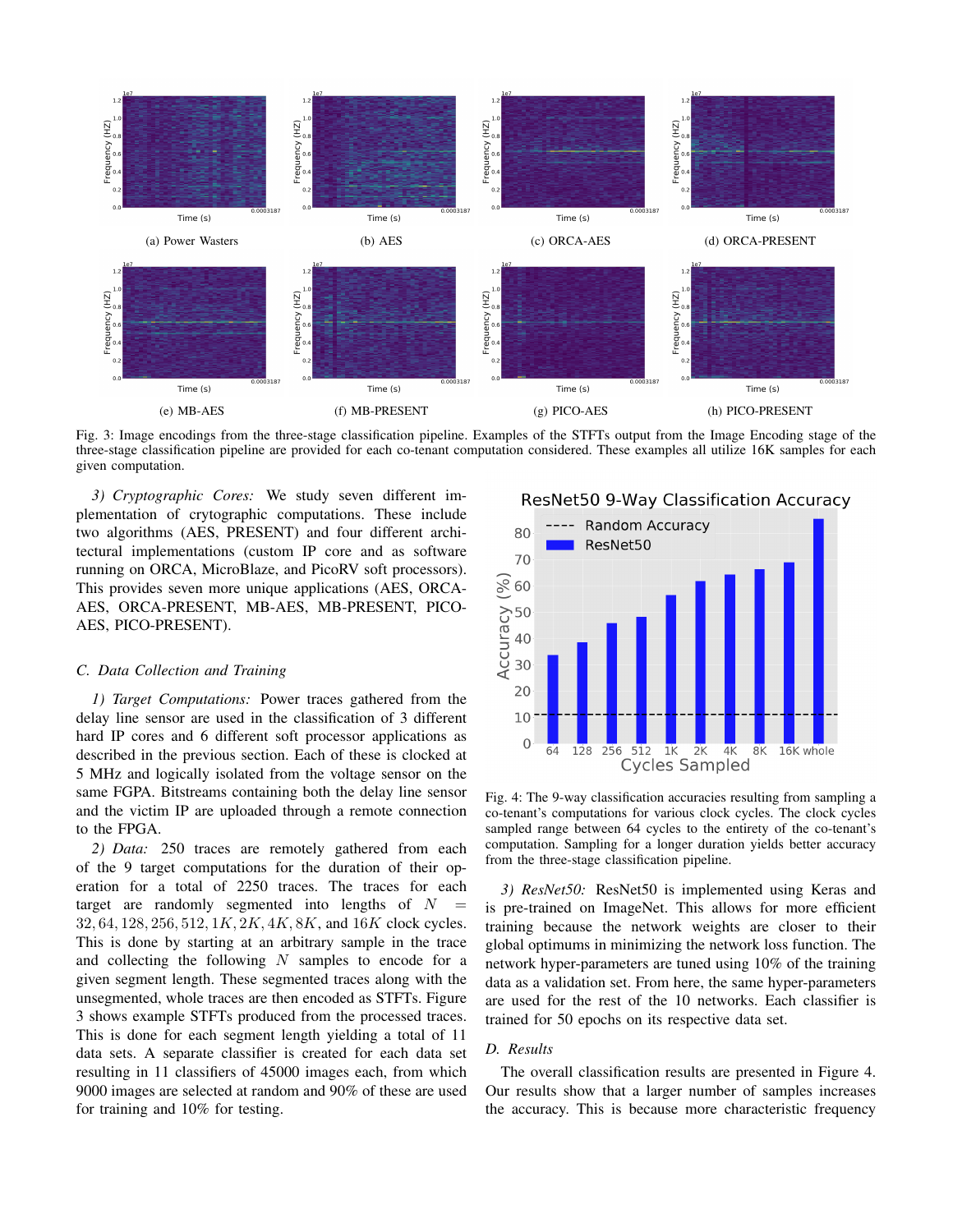<span id="page-4-1"></span>

Fig. 5: The confusion matrix of a 16K STFT classifier. This matrix shows the classification accuracy for each of the 9 computations that are considered in this paper. It also provides insight into what misclassifications are commonly made for a given subset of the computations. The values for a given cell provide the percentage of predictions that a computation is classified as in decimal ranging from 0 to 1.0.

information relative to the computations of the co-tenant are captured when sampling for a longer duration. The best accuracy is achieved by using the whole STFTs which encode traces that sample for the entire duration of the co-tenant's computation. We achieve a 9-way classification accuracy of about 91% using these whole STFTs data set. However, it is important to note that the whole STFTs may introduce some bias to the classifier due to the fact that these computations vary in the number of execution cycles. So, the classifier may be internally making associations between the length of each computation and the feature space of the STFTs. Furthermore, this would require the attacker to know the duration of each computation a priori. Thus, we do not feel that it is realistic or consider the whole traces in our analysis.

The shortest segment length which does not contain this bias is the 16K cycle STFT data sets as this is the duration of the shortest computation. The 16K cycle STFT classification yields a 9-way classification accuracy of about 70%. The resulting confusion matrix from the 16K cycle STFT classification is presented in Figure [5.](#page-4-1) This classifier performs very well in distinguishing between various types of computations which consist of the baseline, AES-128 core, 1024 power waster chain, and any of the soft processor applications in a 4-way classification with an accuracy of about 97.6%. This is because the power signatures between these computations are relatively distinct from one another. In the baseline, nothing aside from the sensor on board the FPGA is consuming power in the PL fabric. The AES-128 core is a synchronous core with well defined periodic rounds, the 1024 power waster chain is an asynchronous core, and the soft processors are emulating an instruction set architecture which is distinct from any of the other hard IPs. None of the soft-processor applications are misclassified as any of the hard IP cores and the only source of confusion in this 4-way classification stems from the misclassification of the asynchronous power wasters as the baseline with a maximum error of 3%.

The 16K cycle STFT classifier also performs quite well in distinguishing between the three different soft processors. A given soft processor is mistaken for another at most 13% of the time. However, the difficulty comes in distinguishing what application is running on a given soft processor. The greatest source of confusion comes from AES running on the ORCA soft-processor, where this application is misclassified as PRESENT running on the ORCA about 49% of the time. These results argue for using soft processors to obfuscate the power side channel information leaked by a particular application. While an attacker may be able to classify the soft processor used by a co-tenant, it is very difficult to infer what application the co-tenant is running.

These results show that it is possible to classify the computations of co-tenants on a multi-tenant FPGA. Even by sampling only 32 cycles which is less than 0.2% of the execution time of any of the targets and less than even 0.0064% of the execution time for some of the soft processor applications, it is still possible to perform this 9-way classification with an accuracy 3x better than a random inference by using our proposed three-stage classification pipeline.

#### VI. RELATED WORK

# <span id="page-4-0"></span>*A. Remote Fault Injection Attacks*

A co-tenant can exploit the PDN to cause denial of service or fault attacks by uploading a malicious circuit with the intention of causing voltage disruption in other tenant applications. These attacks induce large PDN voltage fluctuations by turning on circuits that consume substantial power, e.g., banks of Ring Oscillators, which cause a significant voltage disruption on the PDN and inject faults into other tenant cores. These faults occur due to the victim core registers' inability meet the setup and hold times required for proper operation due to the lack of power through the PDN. This can be used to perform fault attacks on security sensitive IPs [\[16\]](#page-5-16), [\[17\]](#page-5-17).

## *B. PDN Covert and Side Channels*

Several projects have demonstrated the ability to extract covert and side channel information from the PDN. Covert channels have been measured between cores on an FPGA [\[12\]](#page-5-12), [\[18\]](#page-5-18), between FPGA dies in a 2.5D package [\[14\]](#page-5-14), and across chips on the same board [\[19\]](#page-5-19). Power analysis attacks have been demonstrated on co-located encryption cores [\[20\]](#page-5-20) and launching a timing side channel on a encryption running on the ARM processor co-located on the same chip as the FPGA [\[7\]](#page-5-6).

We show that it is possible to learn more general characteristics of the co-tenant computation. Our classification pipeline can answer questions like: is there a co-tenant? Is the co-tenant performing encryption? What sort of encryption? And how is the computation implemented? These are key questions that would be necessary to launch such a remote power analysis